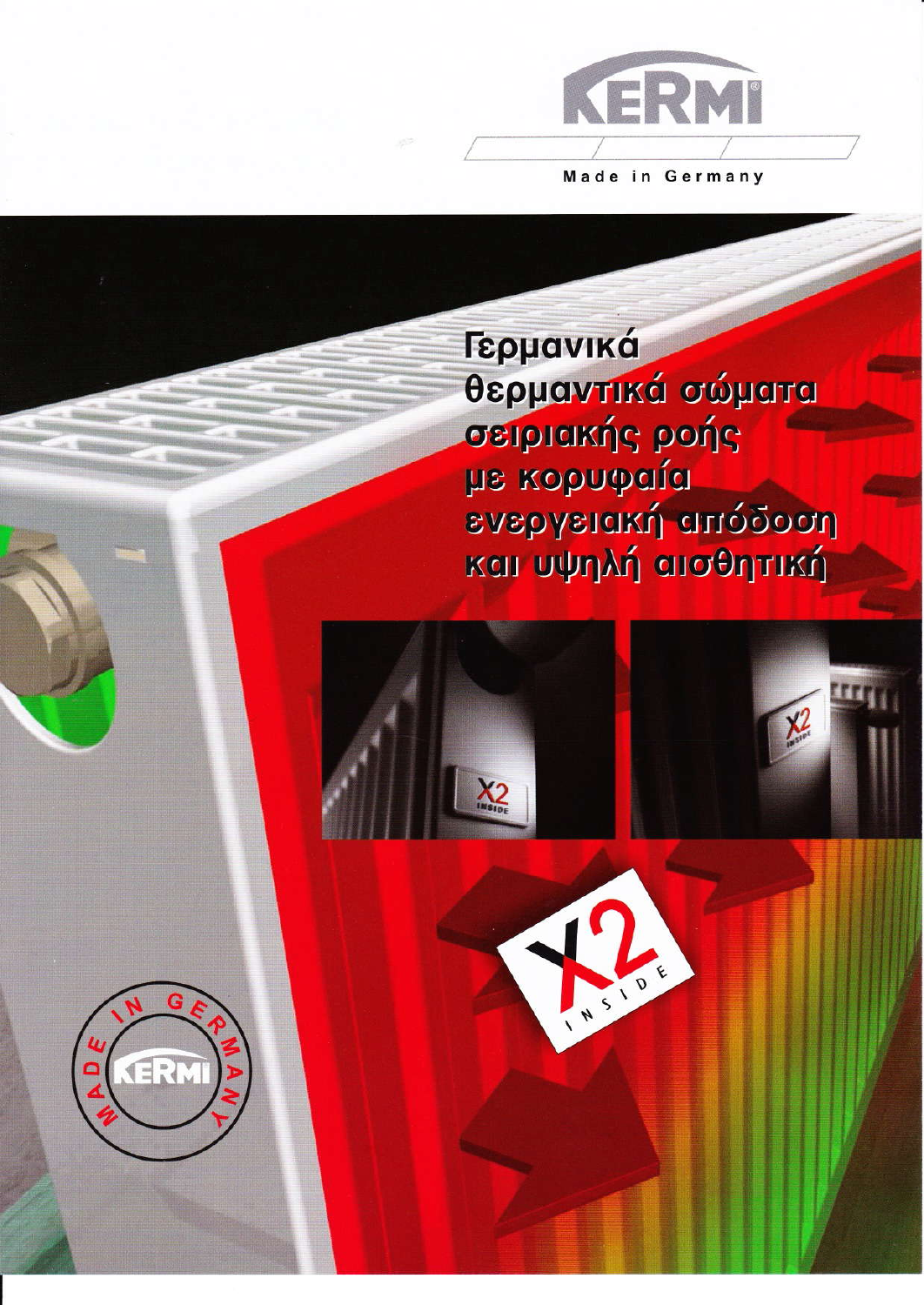

## Γερμανικά θερμαντικ με κορυφαία ενεργε

# **KERMI X2** Η σειριακή ροή κάνει τη διαφορά





## Γρήγορη απόκριση Υψηλή απόδοση Σημαντική οικονομία

Μια νέα αντίληψη για πιο ορθολογική εκμετάλλευση της θερμότητας είναι η βάση της δημιουργίας των νέων θερμαντικών σωμάτων πάνελ ΚΕRΜΙ Χ2. Σε αντίθεση με τα κλασικά σώματα τύπου 12/21, 22 και 33, όπου η ροή του ζεστού νερού επιτελείται παράλληλα και στα δύο ή τρία ελάσματα, στα σώματα ΚΕRΜΙ Χ2 η ροή του ζεστού νερού επιτελείται εν σειρά, περνώντας πρώτα από το ορατό προς το θερμαινόμενο χώρο έλασμα, και διαδοχικά προς το δεύτερο, ή και το τρίτο έλασμα. Αυτή η απλή, αλλά "σοφή" αλλαγή της διαδρομής του νερού μέσα στο θερμαντικό σώμα εξασφαλίζει καλύτερη και αποδοτικότερη λειτουργία, αφού: Το μπροστινό έλασμα θερμαίνεται

πρώτο, σχεδόν αμέσως. Το μπροστινό έλασμα διατηρεί υψηλότερη μέση θερμοκρασία καθ' όλη τη διάρκεια λειτουργίας της κεντρικής θέρμανσης.

Σε συνθήκες μέτριου ψύχους, άρα και τυπικής λειτουργίας της θέρμανσης, η απόδοση του μπροστινού ελάσματος είναι επαρκής, ενώ το οπίσθιο έλασμα του σώματος μόλις ζεσταίνεται.

Σε συνθήκες ισχυρού ψύχους και κατά συνέπεια αυξημένης λειτουργίας του συστήματος θέρμανσης, αναπτύσσεται θερμότητα και στα πίσω ελάσματα, οπότε συνεισφέρουν και αυτά στην επαρκή θέρμανση του χώρου.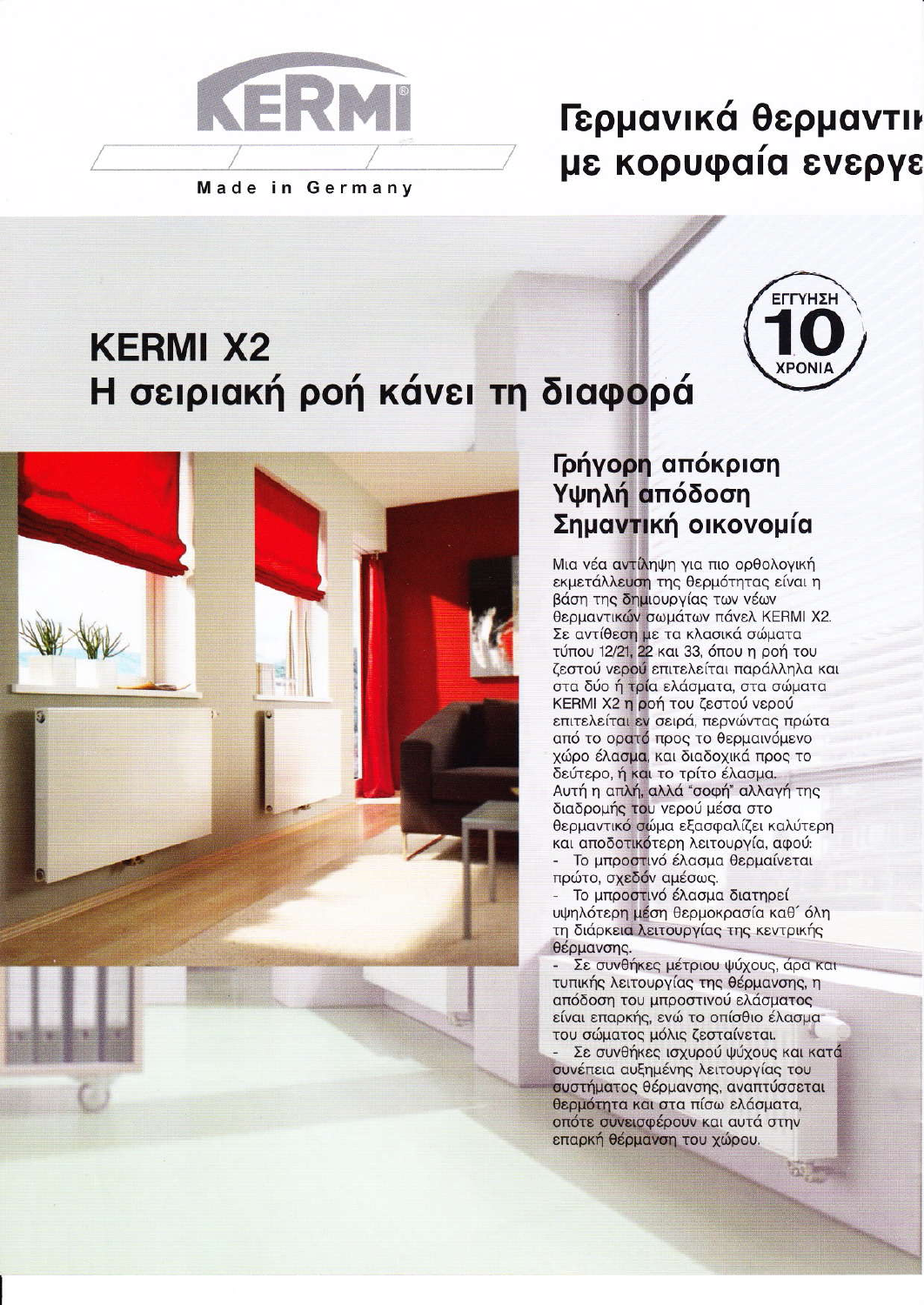## τά σώματα σειριακής ροής ιακή απόδοση και υψηλή αισθητική

## ΣΕΙΡΑ PROFIL ΚΟΜΡΑΚΤ ΚΑΙ ΣΕΙΡΑ PROFIL VENTIL

|      |        | 11K  |      |      |      | 22K  |      |      |      |      | 33K  |      |      |      |      |
|------|--------|------|------|------|------|------|------|------|------|------|------|------|------|------|------|
| L J  | H→     | 400  | 500  | 600  | 900  | 300  | 400  | 500  | 600  | 900  | 300  | 400  | 500  | 600  | 900  |
| 400  | Kcal/h | 326  | 395  | 463  | 663  |      | 583  | 705  | 825  | 1168 |      |      | 1015 | 1192 | 1672 |
| 500  | Kcal/h | 407  | 497  | 579  | 828  |      | 728  | 881  | 1032 | 1460 |      |      | 1269 | 1490 | 2090 |
| 600  | Kcal/h | 488  | 596  | 695  | 994  |      | 874  | 1058 | 1238 | 1752 |      |      | 1523 | 1788 | 2508 |
| 700  | Kcal/h | 570  | 696  | 810  | 1159 |      | 1019 | 1234 | 1445 | 2044 |      |      | 1777 | 2087 | 2926 |
| 800  | Kcal/h | 651  | 795  | 926  | 1325 | 914  | 1165 | 1411 | 1651 | 2336 | 1281 | 1663 | 2031 | 2358 | 3344 |
| 900  | Kcal/h | 732  | 895  | 1042 | 1491 | 1028 | 1311 | 1587 | 1858 | 2628 | 1441 | 1871 | 2285 | 2683 | 3762 |
| 1000 | Kcal/h | 814  | 994  | 1158 | 1656 | 1142 | 1456 | 1763 | 2064 | 2920 | 1602 | 2079 | 2539 | 2981 | 4180 |
| 1100 | Kcal/h | 895  | 1093 | 1274 | 1822 | 1256 | 1602 | 1940 | 2270 | 3212 | 1762 | 2287 | 2793 | 3280 | 4598 |
| 1200 | Kcal/h | 977  | 1193 | 1389 | 1988 | 1371 | 1748 | 2116 | 2477 | 3504 | 1922 | 2495 | 3047 | 3577 | 5016 |
| 1400 | Kcal/h | 1140 | 1392 | 1621 | 2319 | 1600 | 2039 | 2469 | 2890 | 4088 | 2243 | 2911 | 3555 | 4174 | 5852 |
| 1600 | Kcal/h | 1303 | 1590 | 1852 | 2650 | 1828 | 2330 | 2822 | 3303 | 4672 | 2563 | 3327 | 4063 | 4770 |      |
| 1800 | Kcal/h | 1465 | 1789 | 2084 |      | 2057 | 2622 | 3174 | 3716 |      | 2883 | 3743 | 4571 | 5366 |      |
| 2000 | Kcal/h | 1628 | 1988 | 2315 |      | 2285 | 2913 | 3527 | 4129 |      | 3204 | 4158 | 5079 | 5963 |      |
| 2300 | Kcal/h |      | 2286 | 2662 |      | 2628 | 3350 | 4056 | 4749 |      | 3685 | 4782 |      | 6857 |      |
| 2600 | Kcal/h |      | 2584 | 3010 |      | 2971 | 3787 | 4586 | 5368 |      | 4165 |      |      |      |      |
| 3000 | Kcal/h |      | 2982 | 3473 |      | 3428 | 4370 | 5291 | 6194 |      | 4806 |      |      |      |      |

Οι επιδόσεις εμφανίζονται σε kcal/h σύμφωνα με το DIN 4705 για θερμοκρασίες προσαγωγής 90°C επιστροφής 70°C





μέχρι ενεργειακή εξοικονόμηση

Σε σύγκριση με τα κοινά χαλύβδινα θερμαντικά σώματα - πάνελ, η απόδοση ακτινοβολίας των θερμαντικών σωμάτων ΚΕRΜΙ Χ2, στο βασικό επίπεδο λειτουργίας, είναι: 1,5 φορά υψηλότερη για τους τύπους 12/21 και 22, και διπλάσια για τον τύπο 33.



Τα πλεονεκτήματα της ταχύτατης απόκρισης, της υψηλότερης ακτινοβολίας, και της ομαλότερης υδραυλικής συμπεριφοράς που εξασφαλίζει ο σχεδιασμός των σειριακών θερμαντικών σωμάτων ΚΕRΜΙ Χ2, οδηγούν σε συντομότερο κύκλο θέρμανσης, λιγότερες ώρες λειτουργίας και πραγματική οικονομία καυσίμων μέχρι και 11%.